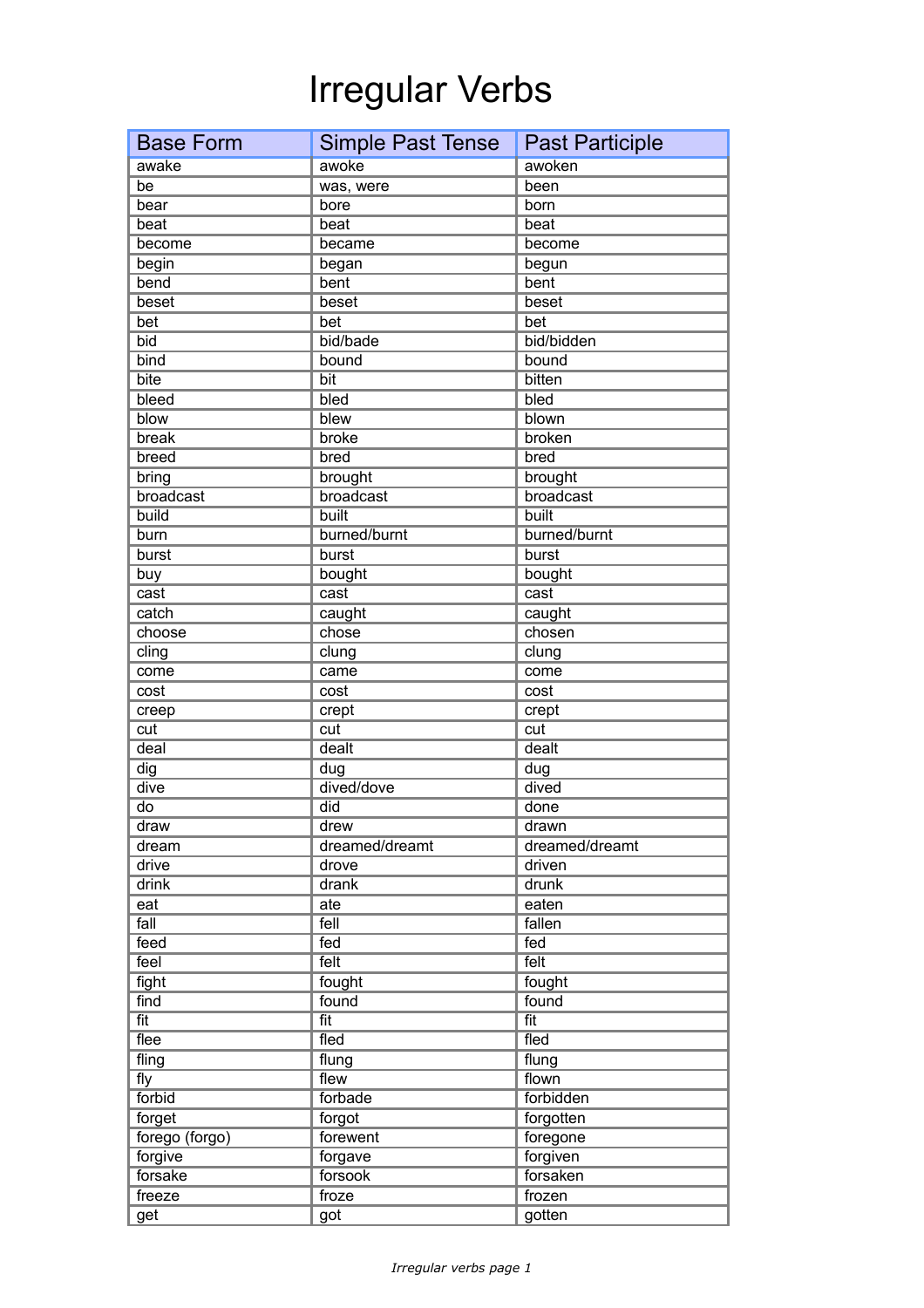| give          | gave                | given               |
|---------------|---------------------|---------------------|
| go            | went                | gone                |
| grind         | ground              | ground              |
| grow          | grew                | grown               |
| hang          | hung                | hung                |
| hear          | heard               | heard               |
| hide          | hid                 | hidden              |
| hit           | hit                 | hit                 |
| hold          | held                | held                |
| hurt          | hurt                | hurt                |
| keep          | kept                | kept                |
| kneel         | knelt               | knelt               |
| $k$ nit       | knit                | knit                |
| know          | knew                | know                |
| lay           | laid                | laid                |
| lead          | led                 | led                 |
| leap          | leaped/leapt        | leaped/leapt        |
| learn         | learned/learnt      | learned/learnt      |
| leave         | left                | left                |
| lend          | lent                | lent                |
|               |                     |                     |
| let           | let                 | let                 |
| lie           | lay                 | lain                |
| light         | lighted/lit         | lighted             |
| lose          | lost                | lost                |
| make          | made                | made                |
| mean          | meant               | meant               |
| meet          | met                 | met                 |
| misspell      | misspelled/misspelt | misspelled/misspelt |
| mistake       | mistook             | mistaken            |
| mow           | mowed               | mowed/mown          |
| overcome      | overcame            | overcome            |
|               |                     |                     |
| overdo        | overdid             | overdone            |
| overtake      | overtook            | overtaken           |
| overthrow     | overthrew           | overthrown          |
| pay           | paid                | paid                |
| plead         | pled                | pled                |
| prove         | proved              | proved/proven       |
| put           | put                 | put                 |
| quit          | quit                | quit                |
| read          | read                | read                |
| rid           | rid                 | rid                 |
| ride          | rode                | ridden              |
| ring          | rang                | rung                |
| rise          | rose                | risen               |
| run           | ran                 | run                 |
| saw           | sawed               | sawed/sawn          |
| say           | said                | said                |
| see           | saw                 | seen                |
| seek          | sought              | sought              |
| sell          | sold                | sold                |
| send          | sent                | sent                |
| set           | set                 | set                 |
| sew           | sewed               | sewed/sewn          |
| shake         | shook               | shaken              |
| shave         | shaved              | shaved/shaven       |
| shear         | shore               | shorn               |
|               | shed                | shed                |
| shed<br>shine | shone               | shone               |
| shoe          | shoed               | shoed/shod          |
| shoot         | shot                | shot                |